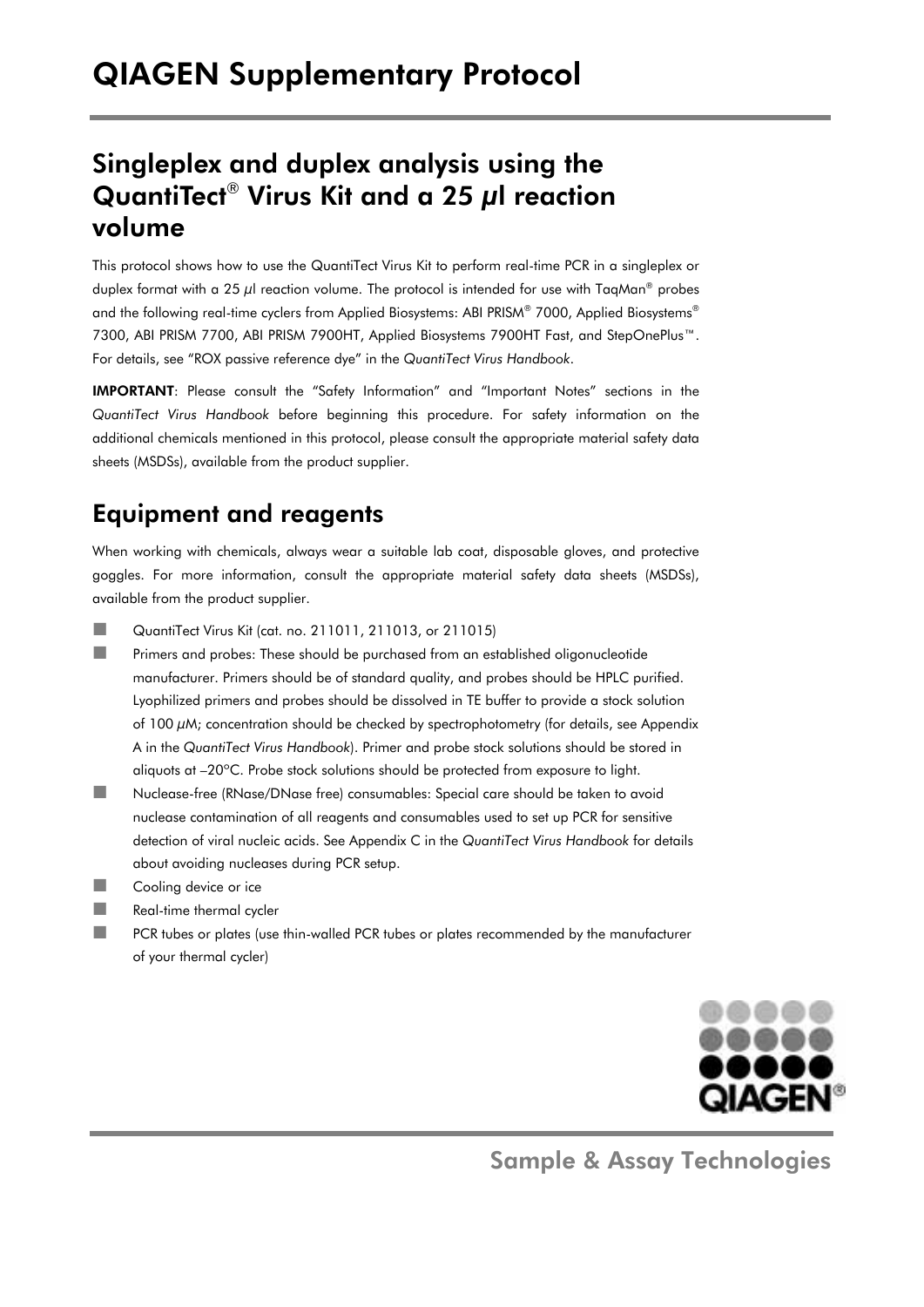■■ Optional: Trizma® base and EDTA for preparing TE buffer for storing primers and probes (see Appendix A in the *QuantiTect Virus Handbook*). Use RNase/DNase-free water and plastic consumables to prepare TE buffer.

### Important points before starting

- $\blacksquare$  Always start with the cycling conditions specified in this protocol. The cycling is optimized for PCR products between 60 and 150 bp. For PCR products >150 bp, different cycling conditions may improve results. For details, see Appendix A in the *QuantiTect Virus Handbook*.
- Use the primer concentrations specified in this protocol.
- We strongly recommend testing the performance of new primer–probe sets in individual assays before combining them in a multiplex assay.
- Read "Guidelines for effective multiplex assays" in the *QuantiTect Virus Handbook*. Check whether your real-time cycler is compatible with the chosen combination of reporter dyes.
- $\blacksquare$  See the user manual for the real-time thermal cycler for correct instrument setup for multiplex analysis (e.g., setting up detection of multiple dyes in the same well). Make sure to activate the detector for each reporter dye used. Depending on the instrument, it may also be necessary to perform a calibration procedure for each of the reporter dyes before they are used for the first time.
- If using an already established real-time, duplex assay, use the previously established primer and probe concentrations in combination with the cycling conditions specified in this protocol. It is not necessary to determine primer-limiting concentrations again.
- $\blacksquare$  After reverse transcription, the PCR must start with an initial incubation step of 5 min at 95ºC to activate HotStarTaq® *Plus* DNA Polymerase.
- $\blacksquare$  Optimal analysis settings are a prerequisite for accurate quantification data. For data analysis, you should always readjust the analysis settings (i.e., baseline settings and threshold values) for analysis of every reporter dye channel in every run.

## Things to do before starting

 For ease of use, we recommend preparing a 20x primer–probe mix for each of your targets containing target-specific primers and probe. See Appendix D in the *QuantiTect Virus Handbook*. Alternatively, it may be preferable to prepare the reaction mix with separate primer and probe solutions. If you commonly set up reactions this way, see Appendix E in the *QuantiTect Virus Handbook*.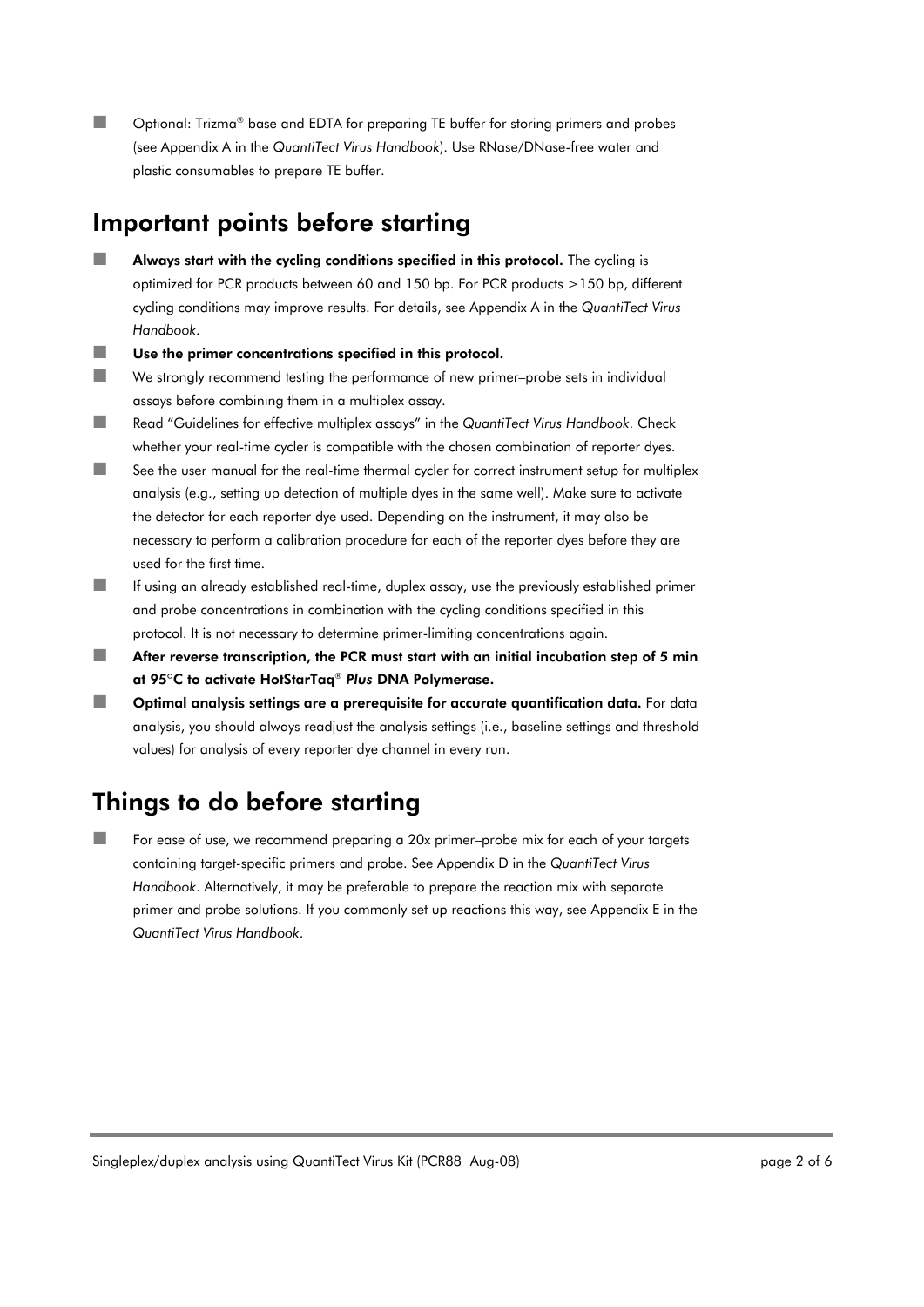## Procedure

1. Thaw QuantiTect Virus Master Mix, primer and probe solutions, RNase-free water, template nucleic acids (isolated viral nucleic acids), optional standards, and references. Mix the individual solutions.

Standards should be diluted in QuantiTect Nucleic Acid Dilution Buffer at an appropriate concentration to enable use of 2.5–5  $\mu$ l per reaction.

2. Prepare a reaction mix for the required number of reactions according to Table 1. It is recommended to prepare a volume of reaction mix 10% greater than that required for the total number of reactions to be performed.

Typically, reaction setup can be done at room temperature (15–25ºC). However, it is recommended to keep the reagents, samples, and controls on ice or in a cooling device.

Note: For RT-PCR, QuantiTect Virus RT Mix should be taken from –15 to –30ºC immediately before use, always kept on ice, and returned to –15 to –30ºC immediately after use.

- 3. Mix the reaction mix thoroughly, and dispense appropriate volumes into PCR tubes or the wells of a PCR plate.
- 4. Add template nucleic acids to the individual PCR tubes or wells and mix thoroughly. Note: Ensure that the reaction mix and template are thoroughly mixed.
- 5. Program the real-time cycler according to Table 2.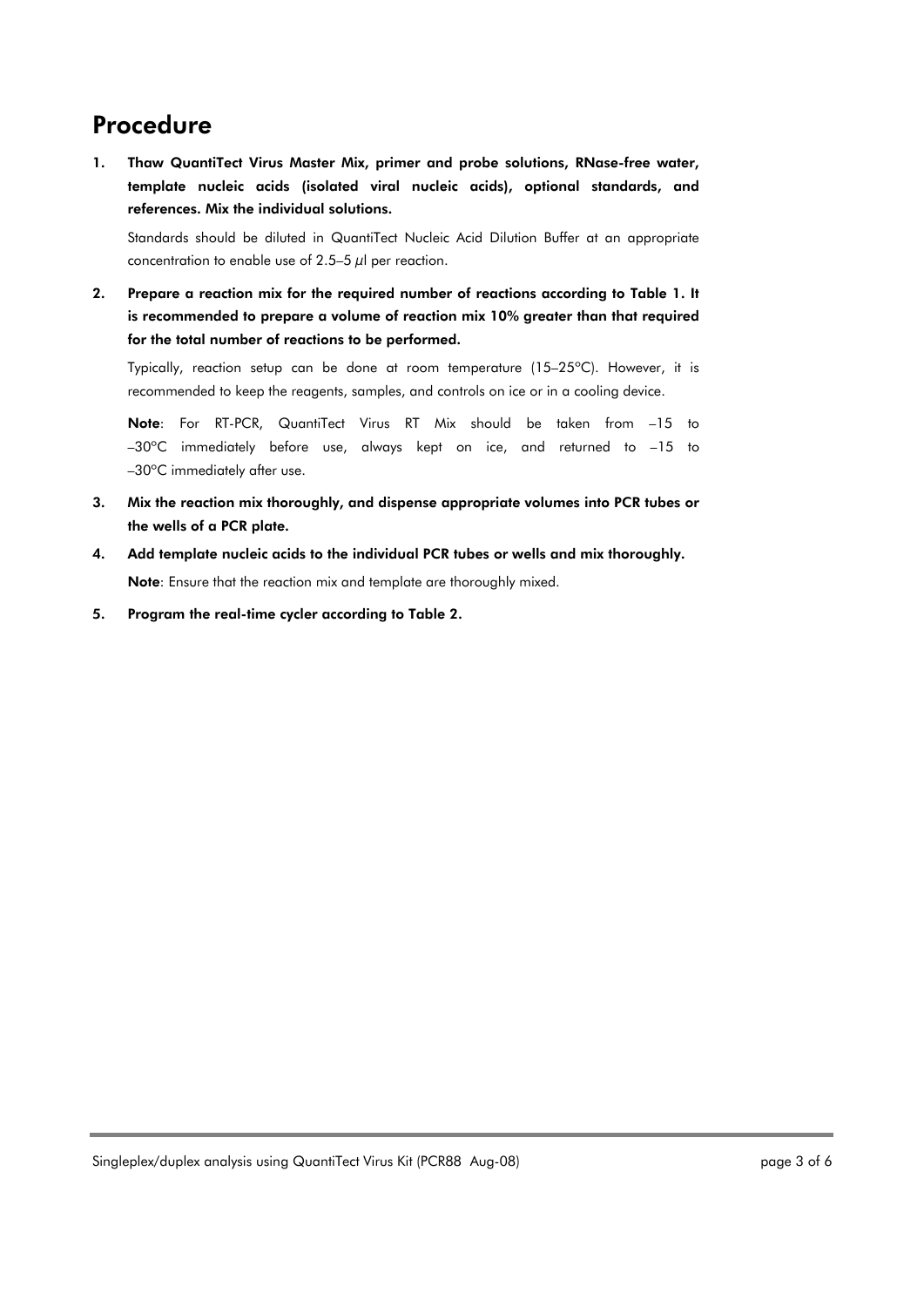#### Table 1. Reaction mix for singleplex or duplex analysis

| Component                                         | Volume per 25 µl reaction* | <b>Final concentration</b>                                                                                                 |
|---------------------------------------------------|----------------------------|----------------------------------------------------------------------------------------------------------------------------|
| <b>Reaction mix</b>                               |                            |                                                                                                                            |
| QuantiTect Virus Master Mix, 5x                   | $5 \mu$                    | 1x                                                                                                                         |
| 20x primer-probe mix $1^+$                        | 1.25 $\mu$                 | 0.4 $\mu$ M forward primer 1 <sup>‡</sup><br>0.4 $\mu$ M reverse primer 1 <sup>‡</sup><br>0.2 $\mu$ M probe 1 <sup>§</sup> |
| 20x primer-probe mix $2^+$                        | 1.25 $\mu$                 | 0.4 $\mu$ M forward primer 2 <sup>‡</sup><br>0.4 $\mu$ M reverse primer 2 <sup>‡</sup><br>0.2 $\mu$ M probe 2 <sup>§</sup> |
| For RT-PCR only:<br>QuantiTect Virus RT Mix, 100x | $0.25 \mu$                 | 1x                                                                                                                         |
| RNase-free water                                  | Variable                   |                                                                                                                            |
| <b>Template DNA or RNA</b><br>(added at step 4)   | Variable                   | Maximum up to 50% of final<br>reaction volume                                                                              |
| Total volume per reaction                         | $25 \mu$ <sup>*</sup>      |                                                                                                                            |

\* If your real-time cycler requires a final reaction volume other than 25  $\mu$ l, adjust the amount of master mix and all other reaction components accordingly.

† For ease of use, we recommend preparing a 20x primer–probe mix for each of your targets containing target-specific primers and probe. See Appendix D in the *QuantiTect Virus Handbook*.

- ‡ A final primer concentration of 0.4 μM is optimal. Before adapting primer concentration, verify the concentration of your primer solutions.
- $\frac{1}{3}$  A final probe concentration of 0.2  $\mu$ M gives satisfactory results in most cases. Depending on the synthesis quality and purification method used, the optimal concentration may be between 0.1  $\mu$ M and 0.4  $\mu$ M.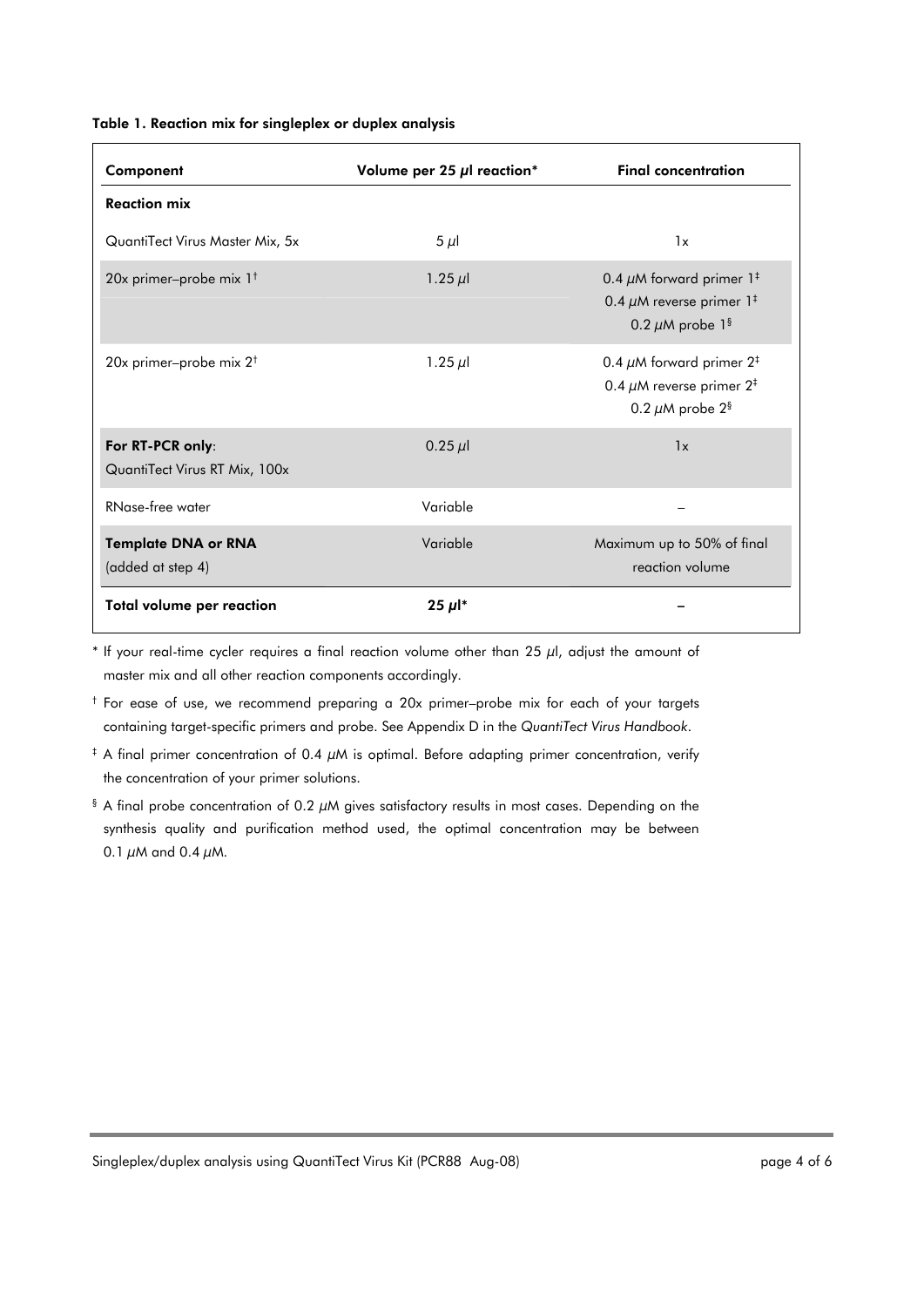| <b>Step</b>                                      | Time             |                         | <b>Temperature Additional comments</b>                                                                                                                                                                                                                                              |
|--------------------------------------------------|------------------|-------------------------|-------------------------------------------------------------------------------------------------------------------------------------------------------------------------------------------------------------------------------------------------------------------------------------|
| For RT-PCR only:<br><b>Reverse transcription</b> | $20 \text{ min}$ | $50^{\circ}$ C          | RNA is reverse transcribed into cDNA. Omit this step if you<br>are analyzing DNA targets.                                                                                                                                                                                           |
| Initial PCR activation<br>step                   | 5 min            | 95 $\mathrm{^{\circ}C}$ | HotStarTag Plus DNA Polymerase is activated by this heating<br>step.                                                                                                                                                                                                                |
| 2-step cycling:                                  |                  |                         | Important: Optimal performance is only assured using<br>these cycling conditions.                                                                                                                                                                                                   |
| Denaturation                                     | 15 <sub>s</sub>  | $95^{\circ}$ C          |                                                                                                                                                                                                                                                                                     |
| Annealing/extension                              | 45 <sub>s</sub>  | $60^{\circ}C$           | Combined annealing/extension step with fluorescence data<br>collection, optimized for PCR products up to 150 bp. For<br>PCR products $>150$ bp, different cycling conditions may<br>improve results in some cases. For details, see Appendix A in<br>the QuantiTect Virus Handbook. |
| Number of cycles                                 | $40 - 50$        |                         | The number of cycles depends on the amount of template<br>DNA or RNA.                                                                                                                                                                                                               |

Table 2. Cycling conditions for singleplex or duplex analysis

### 6. Place the PCR tubes or plate in the real-time cycler and start the PCR cycling program.

### 7. Perform data analysis.

Before performing data analysis, specify the analysis settings. For each probe, select the analysis settings (i.e., baseline settings and threshold values). Note that optimal analysis settings are a prerequisite for accurate quantification data.